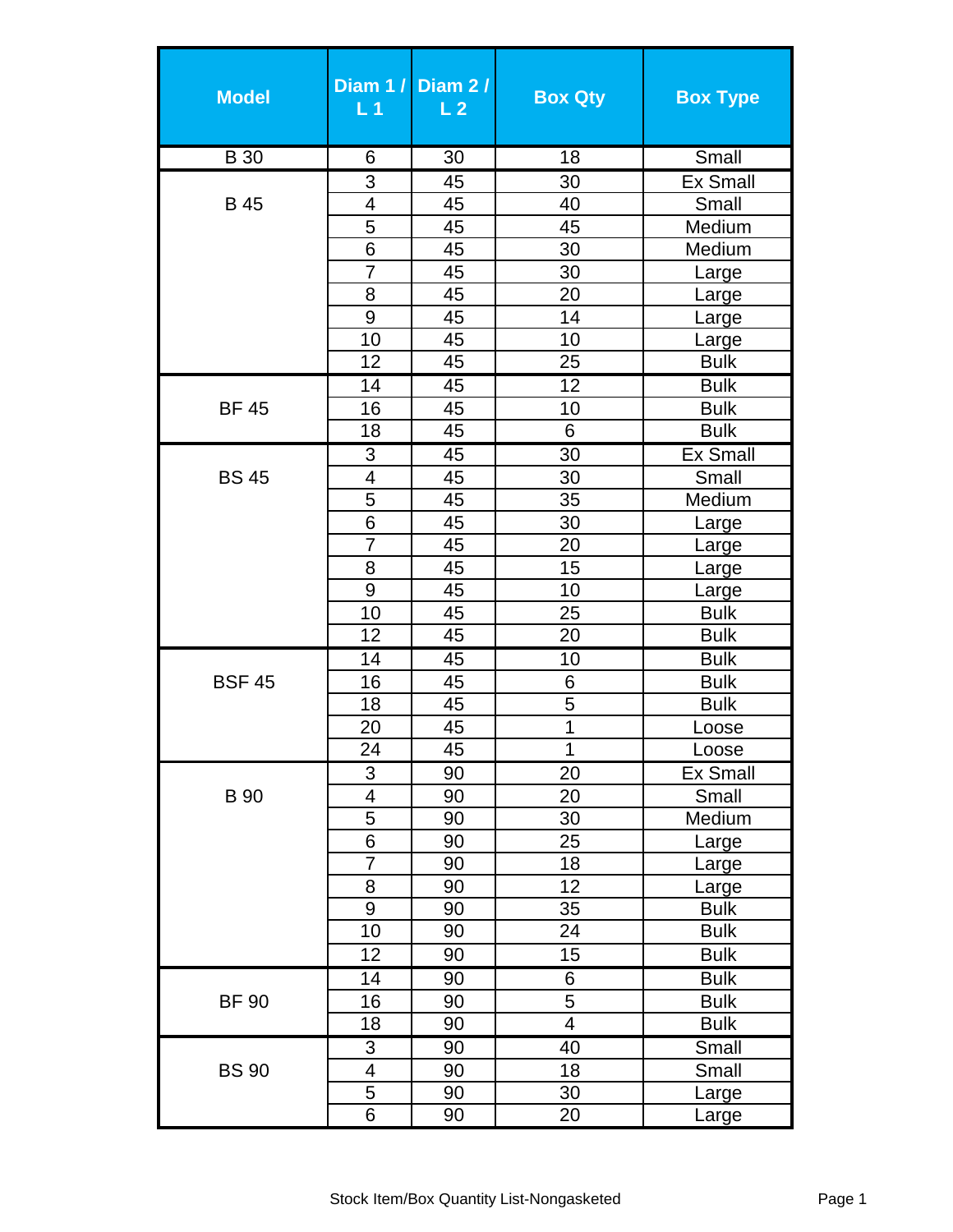| <b>Model</b>  | L <sub>1</sub>           | Diam 1 / Diam 2 /<br>L <sub>2</sub> | <b>Box Qty</b> | <b>Box Type</b> |
|---------------|--------------------------|-------------------------------------|----------------|-----------------|
|               | 7                        | 90                                  | 50             | <b>Bulk</b>     |
| <b>BS 90</b>  | 8                        | 90                                  | 32             | <b>Bulk</b>     |
|               | 9                        | 90                                  | 25             | <b>Bulk</b>     |
|               | 10                       | 90                                  | 16             | <b>Bulk</b>     |
|               | 12                       | 90                                  | 10             | <b>Bulk</b>     |
|               | 14                       | 90                                  | 5              | <b>Bulk</b>     |
| <b>BSF 90</b> | 16                       | 90                                  | 1              | Loose           |
|               | 18                       | 90                                  | $\overline{1}$ | Loose           |
|               | 20                       | 90                                  | $\overline{1}$ | Loose           |
|               | 22                       | 90                                  | 1              | Loose           |
|               | 24                       | 90                                  | 1              | Loose           |
|               | $\overline{\mathcal{A}}$ | $\mathbf 0$                         | 20             | <b>Ex Small</b> |
| <b>EPF</b>    | 5                        | $\overline{0}$                      | 10             | <b>Ex Small</b> |
|               | 6                        | $\mathbf 0$                         | 20             | <b>Ex Small</b> |
|               | 7                        | $\overline{0}$                      | 10             | <b>Ex Small</b> |
|               | 8                        | $\overline{0}$                      | 30             | Small           |
|               | 9                        | $\mathbf 0$                         | 20             | Small           |
|               | 10                       | $\overline{0}$                      | 34             | Medium          |
|               | 12                       | $\mathbf 0$                         | 20             | Medium          |
|               | 14                       | $\overline{0}$                      | 25             | Large           |
|               | 16                       | $\overline{0}$                      | 16             | Large           |
|               | 18                       | $\overline{0}$                      | 14             | Large           |
|               | 20                       | $\overline{0}$                      | 10             | Large           |
|               | 4                        | $\mathbf 0$                         | 50             | <b>Ex Small</b> |
| ES            | $\overline{5}$           | $\overline{0}$                      | 20             | <b>Ex Small</b> |
|               | 6                        | $\overline{0}$                      | 60             | Small           |
|               | 7                        | $\mathbf 0$                         | 20             | <b>Ex Small</b> |
|               | 8                        | $\overline{0}$                      | 30             | Small           |
|               | 9                        | $\overline{0}$                      | 20             | Small           |
|               | 10                       | $\mathbf 0$                         | 34             | Medium          |
|               | 12                       | $\pmb{0}$                           | 20             | Medium          |
|               | 14                       | $\overline{0}$                      | 25             | Large           |
|               | 16                       | $\mathbf 0$                         | 18             | Large           |
|               | 18                       | $\mathbf 0$                         | 14             | Large           |
|               | 20                       | $\pmb{0}$                           | 10             | Large           |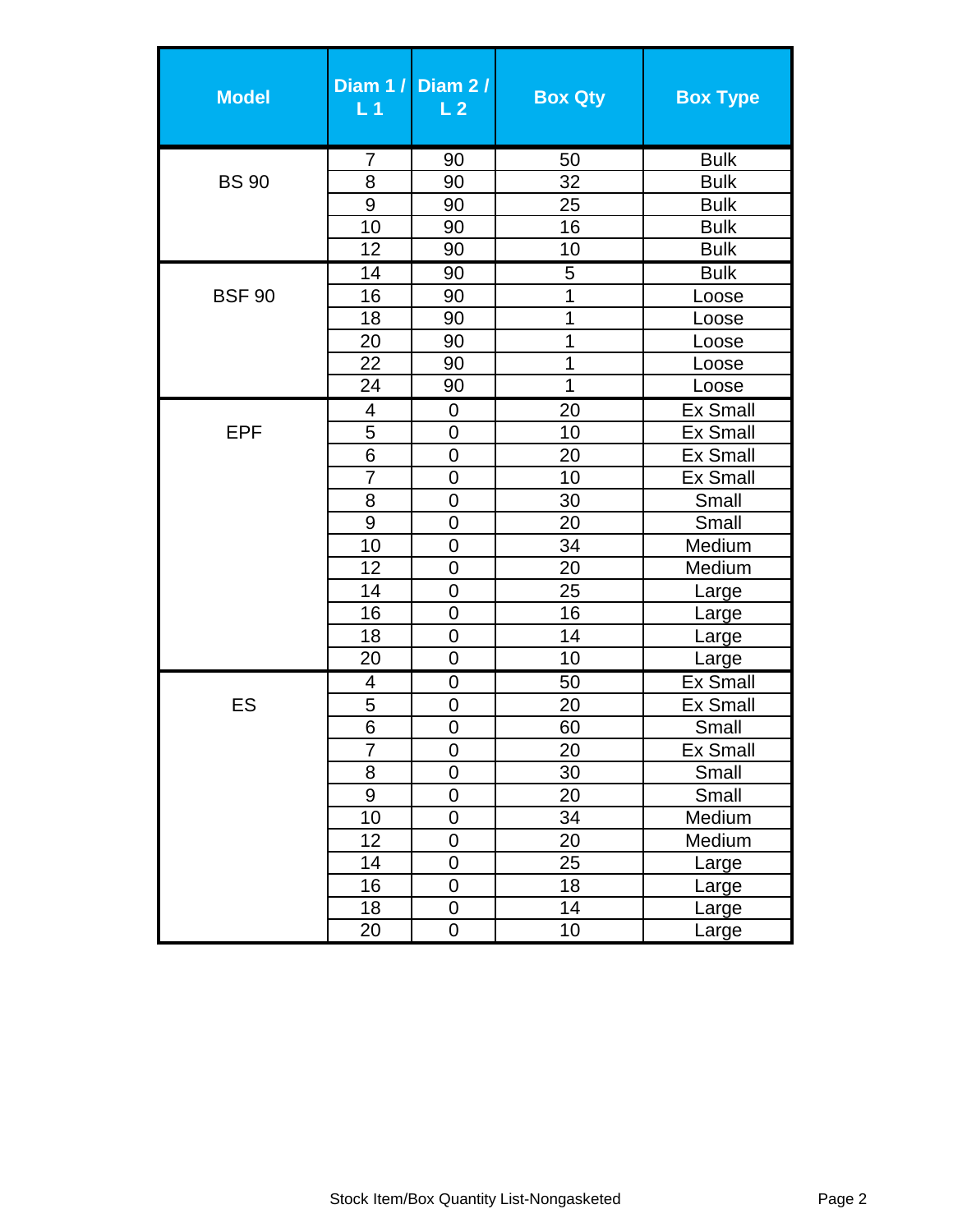| <b>Model</b> | L <sub>1</sub>           | Diam 1 / Diam 2 /<br>L <sub>2</sub> | <b>Box Qty</b> | <b>Box Type</b>           |
|--------------|--------------------------|-------------------------------------|----------------|---------------------------|
|              | 4                        | 0                                   | 30             | <b>Ex Small</b>           |
| <b>ILR</b>   | 5                        | $\overline{0}$                      | 10             | <b>Ex Small</b>           |
|              | 6                        | $\mathbf 0$                         | 35             | Small                     |
|              | 7                        | $\overline{0}$                      | 15             | Small                     |
|              | 8                        | $\overline{0}$                      | 20             | Small                     |
|              | 9                        | $\mathbf 0$                         | 15             | Small                     |
|              | 10                       | $\overline{0}$                      | 30             | Large                     |
|              | 12                       | $\mathbf 0$                         | 25             | Large                     |
|              | 14                       | $\mathbf 0$                         | 22             | Large                     |
|              | 16                       | $\mathbf 0$                         | 15             | Large                     |
|              | 4                        | 0                                   | 30             | <b>Ex Small</b>           |
| IL           | 5                        | $\overline{0}$                      | 10             | <b>Ex Small</b>           |
|              | 6                        | $\overline{0}$                      | 35             | <b>Ex Small</b>           |
|              | $\overline{7}$           | $\overline{0}$                      | 15             | Small                     |
|              | $\overline{8}$           | $\mathbf 0$                         | 20             | Small                     |
|              | 10                       | $\overline{0}$                      | 30             | Medium                    |
|              | 12                       | $\mathbf 0$                         | 25             | Large                     |
|              | 3                        | $\overline{0}$                      | 10             | <b>Ex Small</b>           |
| <b>MF</b>    | $\overline{\mathcal{A}}$ | $\mathbf 0$                         | 25             | <b>Ex Small</b>           |
|              | 5                        | $\mathbf 0$                         | 10             | <b>Ex Small</b>           |
|              | 6                        | $\overline{0}$                      | 30             | Small                     |
|              | 7                        | $\overline{0}$                      | 10             | <b>Ex Small</b>           |
|              | 8                        | $\overline{0}$                      | 35             | Medium                    |
|              | 9                        | $\mathbf 0$                         | 30             | Medium                    |
|              | 10                       | $\mathbf 0$                         | 25             | Large                     |
|              | 12                       | $\mathbf 0$                         | 20             | Large                     |
|              | 14                       | 0                                   | 10             | Large                     |
|              | 16                       | $\overline{0}$                      | 35             | <b>Bulk</b>               |
|              | 18                       | $\mathbf 0$                         | 30             | <b>Bulk</b>               |
|              | 20                       | $\overline{0}$                      | 18             | <b>Bulk</b>               |
|              | 22                       | $\boldsymbol{0}$                    | 18             | <b>Bulk</b>               |
|              | 24                       | $\mathbf 0$                         | 14             | <b>Bulk</b>               |
|              | $\overline{3}$           | $\boldsymbol{0}$                    | 10             | <b>Ex Small</b>           |
| <b>NP</b>    | 4                        | $\mathbf 0$<br>$\overline{0}$       | 50             | Small                     |
|              | 5<br>6                   | $\mathbf 0$                         | 20             | <b>Ex Small</b>           |
|              | $\overline{7}$           | $\overline{0}$                      | 60<br>10       | Medium<br><b>Ex Small</b> |
|              | 8                        | $\mathbf 0$                         | 40             | Medium                    |
|              | 9                        | $\mathbf 0$                         | 15             | Small                     |
|              | 10                       | $\boldsymbol{0}$                    | 25             | Medium                    |
|              | 12                       | $\overline{0}$                      | 20             | Large                     |
|              | 14                       | $\overline{0}$                      | 15             | Large                     |
|              | 16                       | $\mathbf 0$                         | 15             | Large                     |
|              | 18                       | $\mathbf 0$                         | 15             | Large                     |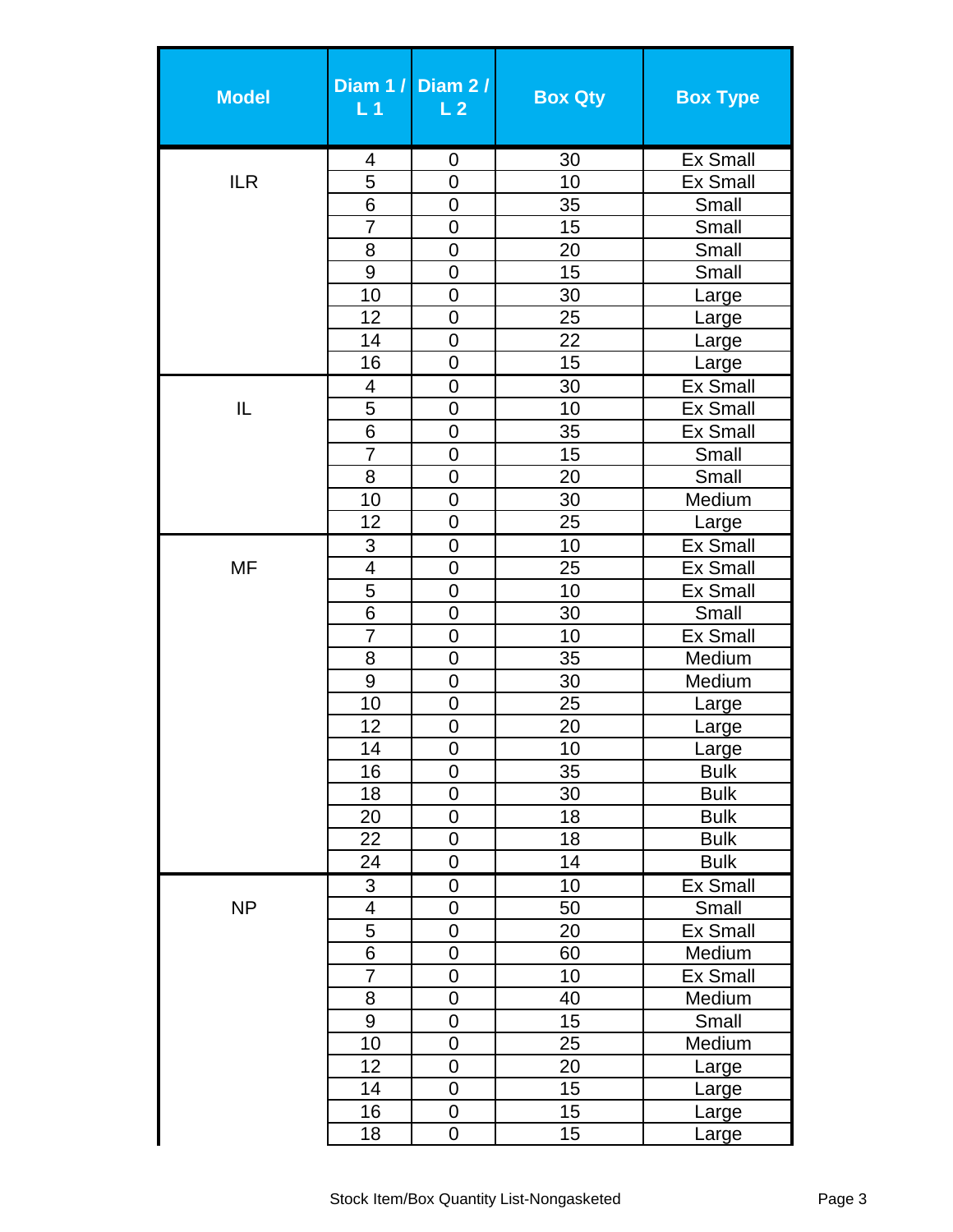| <b>Model</b> | L <sub>1</sub> | Diam 1 / Diam 2 /<br>L <sub>2</sub> | <b>Box Qty</b> | <b>Box Type</b>                |
|--------------|----------------|-------------------------------------|----------------|--------------------------------|
|              | 20             | 0                                   | 15             | Large                          |
|              | 22             | $\overline{0}$                      | 32             | <b>Bulk</b>                    |
|              | 24             | 0                                   | 28             | <b>Bulk</b>                    |
|              | 4              | 3                                   | 10             | <b>Ex Small</b>                |
| <b>PS</b>    | 4              | 4                                   | 10             | <b>Ex Small</b>                |
|              | 5              | 3                                   | 10             | <b>Ex Small</b>                |
|              | 5              | $\overline{\mathbf{4}}$             | 18             | <b>Ex Small</b>                |
|              | $\overline{5}$ | $\overline{5}$                      | 10             | <b>Ex Small</b>                |
|              | 6              | 4                                   | 18             | <b>Ex Small</b>                |
|              | 6              | 5                                   | 10             | <b>Ex Small</b>                |
|              | 6              | 6                                   | 15             | Small                          |
|              | $\overline{7}$ | $\overline{3}$                      | 10             | <b>Ex Small</b>                |
| <b>PS</b>    | 7              | 7                                   | 10             | Small                          |
|              | 8              | 4                                   | 18             | Ex Small                       |
|              | 8              | 5                                   | 10             | <b>Ex Small</b>                |
|              | 8              | $\overline{6}$                      | 22             | Small                          |
|              | 8              | $\overline{7}$                      | 10             | Small                          |
|              | 8              | 8                                   | 10             | Small                          |
|              | 9              | 9                                   | 10             | Small                          |
|              | 10             | 4                                   | 18             | <b>Ex Small</b>                |
|              | 10             | 5                                   | 10             | <b>Ex Small</b>                |
|              | 10             | 6                                   | 25             | Small                          |
|              | 10             | 8                                   | 10             | Small                          |
|              | 10             | 9                                   | 10             | Small                          |
|              | 10             | 10                                  | 10             | Medium                         |
|              | 12             | 4                                   | 18             | <b>Ex Small</b>                |
|              | 12             | 5                                   | 10             | $\overline{\mathsf{Ex}}$ Small |
|              | 12             | $\overline{6}$                      | 20             | Small                          |
|              | 12             | $\overline{7}$                      | 10             | Small                          |
|              | 12             | 8                                   | 12             | Small                          |
|              | 12             | 9                                   | 10             | Small                          |
|              | 12             | 10                                  | 14             | Medium                         |
|              | 12             | 12                                  | 12             | Large                          |
|              | 14             | 10                                  | 12             | Medium                         |
|              | 14             | 12                                  | 12             | Medium                         |
|              | 14             | 14                                  | 12             | Large                          |
|              | 16<br>16       | 4<br>$\overline{5}$                 | 18<br>10       | <b>Ex Small</b>                |
|              | 16             | 8                                   | 15             | Ex Small<br>Small              |
|              | 16             | 12                                  | 12             |                                |
|              | 16             | 14                                  | 12             | Large<br>Large                 |
|              | 16             | 16                                  | 6              | Large                          |
|              | 18             | 6                                   | 16             | Small                          |
|              | 18             | 9                                   | 10             | Small                          |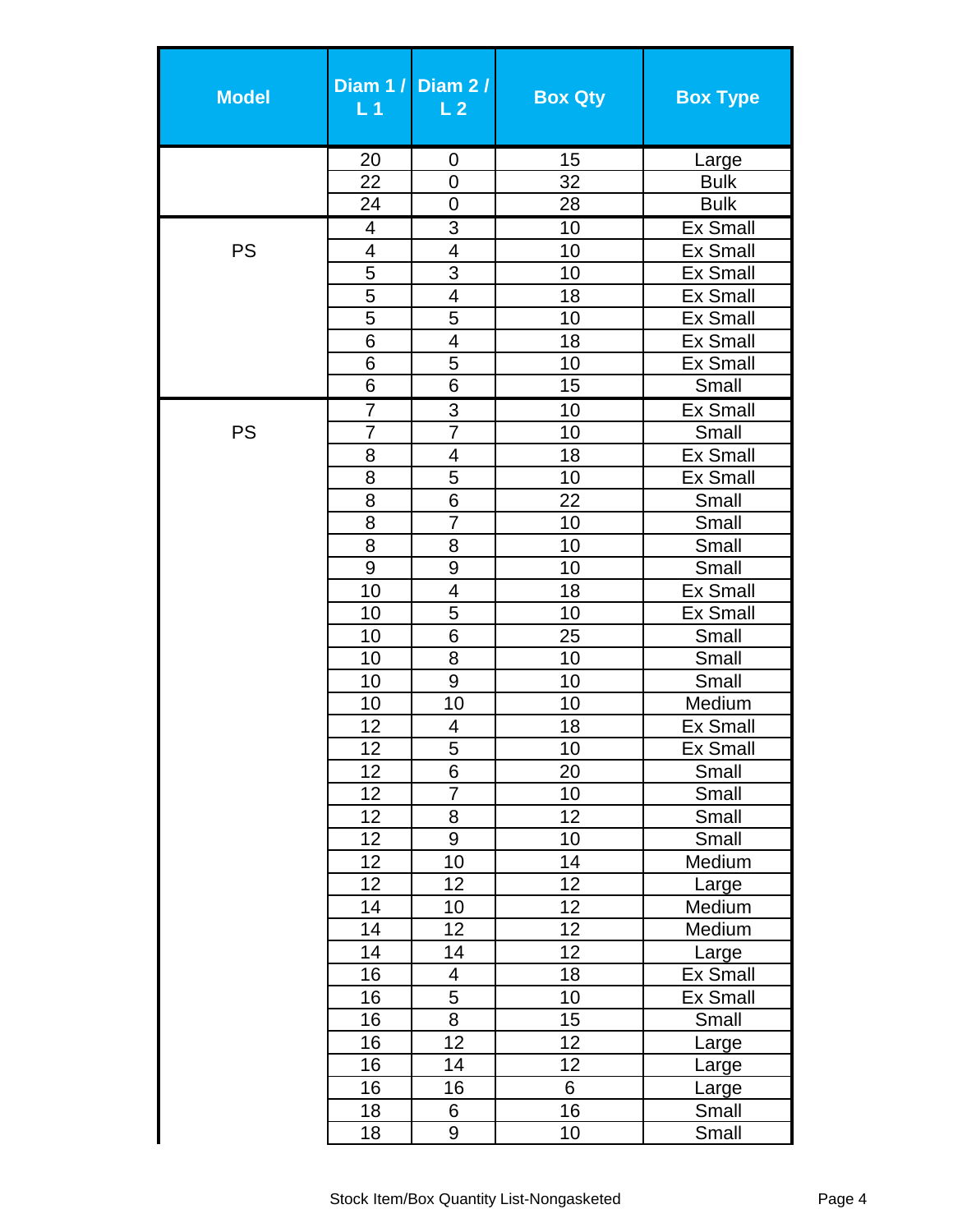| <b>Model</b> | Diam $1/$<br>L <sub>1</sub> | Diam 2/<br>$\overline{L}$ 2 | <b>Box Qty</b> | <b>Box Type</b> |
|--------------|-----------------------------|-----------------------------|----------------|-----------------|
|              | 18                          | 14                          | 12             | Large           |
|              | 20                          | $\overline{4}$              | 18             | <b>Ex Small</b> |
|              | 20                          | 5                           | 10             | <b>Ex Small</b> |
|              | 20                          | 8                           | 12             | Small           |
|              | 20                          | 10                          | 12             | Medium          |
|              | 20                          | 14                          | 12             | Large           |
|              | 20                          | 16                          | 20             | <b>Bulk</b>     |
|              | 22                          | 12                          | 12             | Large           |
|              | 24                          | $\overline{4}$              | 18             | <b>Ex Small</b> |
|              | 24                          | $6\phantom{1}6$             | 16             | Small           |
|              | 24                          | 8                           | 16             | Small           |
|              | 24                          | 9                           | 10             | Small           |
|              | 24                          | 10                          | 12             | Medium          |
| <b>PS</b>    | 24                          | 12                          | 12             | Large           |
|              | 24                          | 14                          | 12             | Large           |
|              | 24                          | 16                          | 20             | <b>Bulk</b>     |
|              | 4                           | 3                           | 10             | <b>Ex Small</b> |
| <b>RCF</b>   | 5                           | $\overline{3}$              | 10             | <b>Ex Small</b> |
|              | $\overline{5}$              | $\overline{4}$              | 10             | <b>Ex Small</b> |
|              | 6                           | $\overline{4}$              | 14             | <b>Ex Small</b> |
|              | 6                           | 5                           | 12             | <b>Ex Small</b> |
|              | 7                           | $\overline{4}$              | 10             | <b>Ex Small</b> |
|              | $\overline{7}$              | 5                           | 10             | <b>Ex Small</b> |
|              | 8                           | $\overline{4}$              | 20             | Small           |
|              | 8                           | 6                           | 30             | Small           |
|              | 8                           | 7                           | 20             | Small           |
|              | 10                          | 6                           | 12             | Small           |
|              | 10                          | $\overline{7}$              | 12             | Small           |
|              | 10                          | 8                           | 12             | Small           |
|              | 12                          | 8                           | 22             | Medium          |
|              | 12                          | 10                          | 25             | Medium          |
|              | 14                          | 8                           | 15             | Large           |
|              | 14                          | 10                          | 15             | Large           |
|              | 14                          | 12                          | 12             | Large           |
|              | 12                          | 8                           | 18             | Medium          |
|              | 12                          | 10                          | 18             | Medium          |
|              | 18                          | 14                          | 8              | Large           |
|              | 18                          | 16                          | 8              | Large           |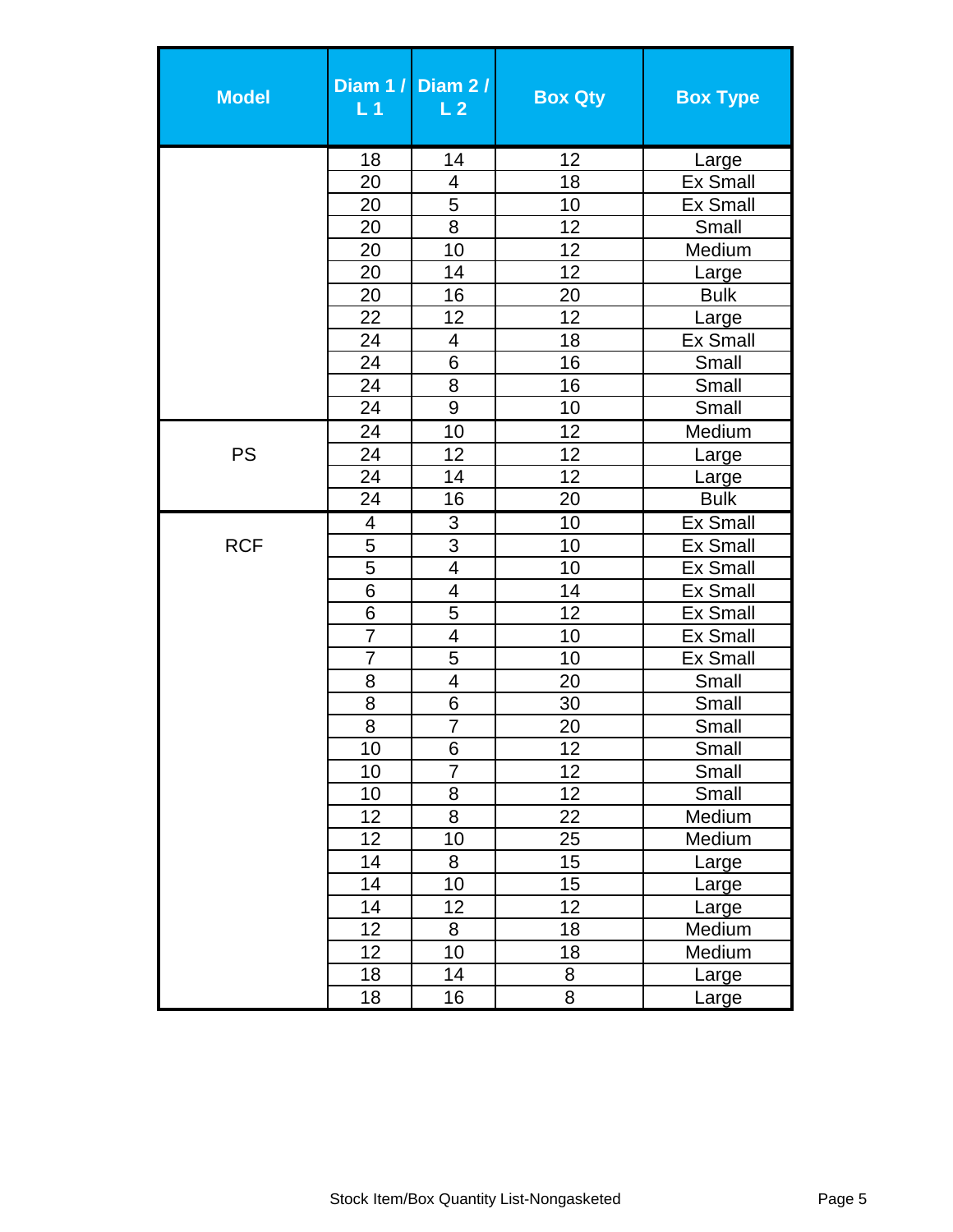| <b>Model</b> | L <sub>1</sub>          | Diam 1 / Diam 2 /<br>L <sub>2</sub> | <b>Box Qty</b>  | <b>Box Type</b>       |
|--------------|-------------------------|-------------------------------------|-----------------|-----------------------|
|              | 6                       | 4                                   | 14              | <b>Ex Small</b>       |
| <b>RCL</b>   | $\overline{8}$          | $\overline{6}$                      | 18              | Small                 |
|              | 10                      | 8                                   | 8               | Small                 |
|              | 12                      | 10                                  | 18              | Medium                |
|              | 14                      | 10                                  | 10              | Large                 |
|              | 14                      | 12                                  | 12              | Large                 |
|              | 16                      | 14                                  | 10              | Large                 |
|              | 18                      | 14                                  | 8               | Large                 |
|              | 18                      | 16                                  | 8               | Large                 |
|              | 20                      | 16                                  | 6               | Large                 |
|              | 20                      | 18                                  | $6\phantom{1}6$ | Large                 |
|              | 22                      | 18                                  | 20              | <b>Bulk</b>           |
|              | 22                      | 20                                  | 20              | <b>Bulk</b>           |
|              | 24                      | 18                                  | 16              | <b>Bulk</b>           |
|              | 24                      | 20                                  | 16              | <b>Bulk</b>           |
|              | 24                      | 22                                  | 20              | <b>Bulk</b>           |
|              | $\overline{\mathbf{4}}$ | 3                                   | 10              | <b>Ex Small</b>       |
| <b>RC</b>    | 5                       | 3                                   | 10              | <b>Ex Small</b>       |
|              | $\overline{5}$          | $\overline{4}$                      | 25              | <b>Ex Small</b>       |
|              | 6                       | 4                                   | 14              | <b>Ex Small</b>       |
|              | 6                       | 5                                   | 12              | <b>Ex Small</b>       |
|              | $\overline{7}$          | $\overline{\mathbf{4}}$             | 30              | Small                 |
|              | $\overline{7}$          | $\overline{5}$                      | 30              | Small                 |
|              | 7                       | 6                                   | 30              | Small                 |
|              | 8                       | $\overline{\mathcal{A}}$            | 20              | Small                 |
|              | 8                       | 5                                   | 20              | Small                 |
|              | 8                       | 6                                   | 30              | Small                 |
|              | $\overline{8}$          | $\overline{7}$                      | 20              | Small                 |
|              | $\overline{9}$          | 8<br>6                              | 10              | Small                 |
|              | 10                      |                                     | 12<br>12        | Small                 |
|              | 10<br>10                | $\overline{7}$<br>8                 | 12              | Small                 |
|              | 10                      | 9                                   | 12              | Small                 |
|              | 12                      | $\overline{6}$                      | 18              | Small<br>Medium       |
|              | 12                      | 8                                   | 22              | Medium                |
|              | 12                      | 10                                  | 25              | Medium                |
|              | 14                      | 8                                   | 15              |                       |
|              | 14                      | 10                                  | 15              | Large                 |
|              | 14                      | 12                                  | 16              | Large                 |
|              | 16                      | 8                                   | 12              | Large                 |
|              | 16                      | 10                                  | $\overline{12}$ | Large                 |
|              | 16                      | $\overline{1}2$                     | 12              | <u>Large</u><br>Large |
|              | 16                      | 14                                  | 10              | Large                 |